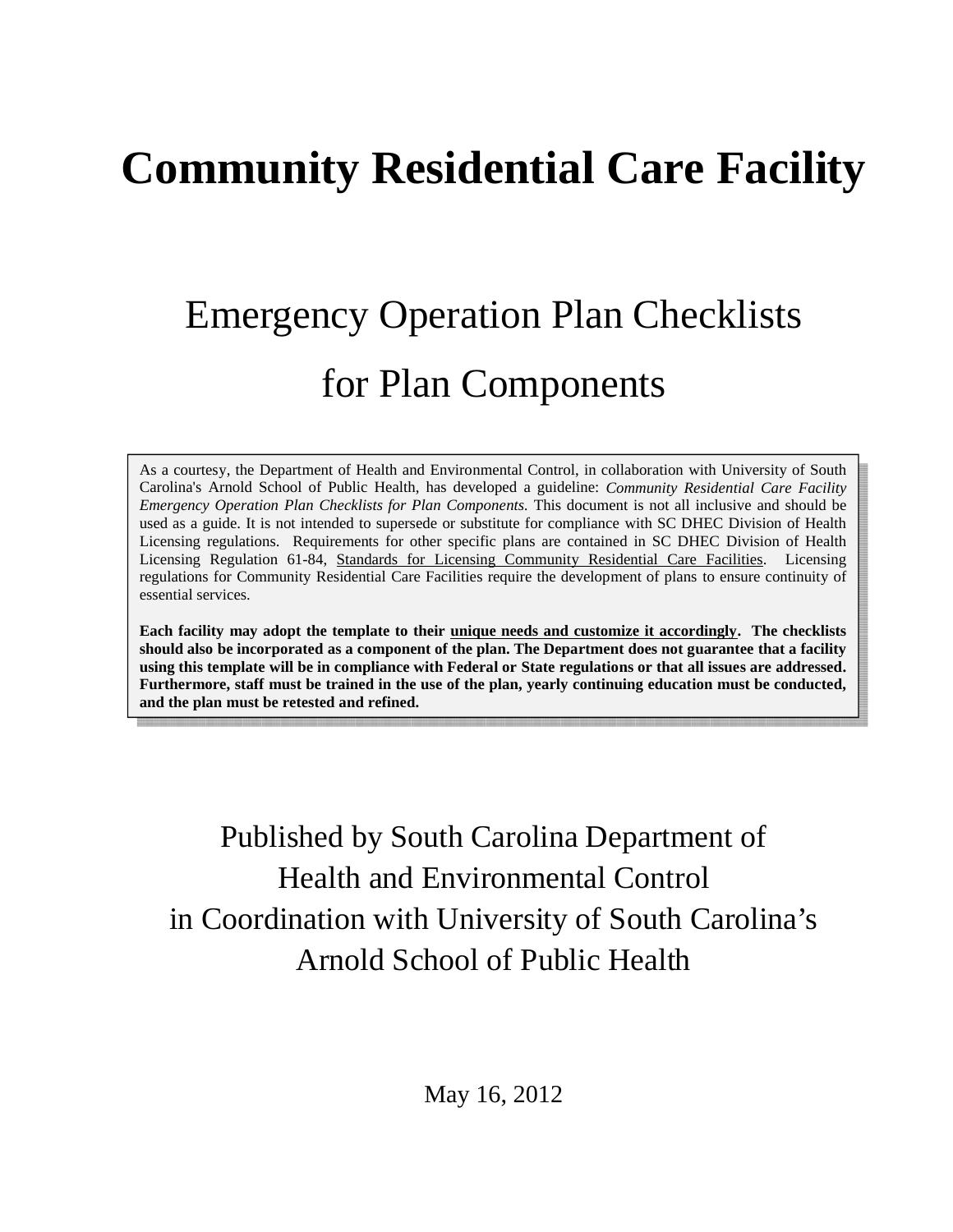### Community Residential Care Facility

#### Emergency Operation Plan Checklists for Plan Components

Note: Place a mark in the box provided in the first column if your emergency operation plan meets the associated criteria. If the plan does not meet the criteria, you should explain what corrective action is needed in the space provided. Your plan should be reviewed and updated periodically but no less than annually.

| I. General Information included in facility plan. (Fill in blanks) |                                                                                                                                                                                                                                                                                                                                        |  |  |
|--------------------------------------------------------------------|----------------------------------------------------------------------------------------------------------------------------------------------------------------------------------------------------------------------------------------------------------------------------------------------------------------------------------------|--|--|
|                                                                    |                                                                                                                                                                                                                                                                                                                                        |  |  |
|                                                                    | Contact information for owner and administrator                                                                                                                                                                                                                                                                                        |  |  |
|                                                                    | Phone number in case of emergency                                                                                                                                                                                                                                                                                                      |  |  |
|                                                                    |                                                                                                                                                                                                                                                                                                                                        |  |  |
|                                                                    | Special care/facility type addressed:                                                                                                                                                                                                                                                                                                  |  |  |
|                                                                    | Procedures for activation of Emergency Operation Plan.                                                                                                                                                                                                                                                                                 |  |  |
| II. A comprehensive all-hazards plan that includes:                |                                                                                                                                                                                                                                                                                                                                        |  |  |
|                                                                    | A completed risk assessment to determine the types of emergency for which the facility is at risk, (e.g.<br>hurricane evacuation zone, proximity to a nuclear power plant, flood zone, etc.).                                                                                                                                          |  |  |
|                                                                    | Detailed step by step procedures for each type of emergency for which the facility is at risk.                                                                                                                                                                                                                                         |  |  |
|                                                                    | A policy that defines who is responsible during an emergency with contact information.                                                                                                                                                                                                                                                 |  |  |
|                                                                    | Emergency call numbers for local emergency management agency, DHEC emergency representative,<br>association entities, and contracted vendors.                                                                                                                                                                                          |  |  |
|                                                                    | Emergency call numbers for staff and resident emergency contact information updated at least semi-<br>annually.                                                                                                                                                                                                                        |  |  |
|                                                                    | Detailed security procedures during an incident to promote safety of residents.                                                                                                                                                                                                                                                        |  |  |
|                                                                    | The plan has been updated annually or when significant changes occur.                                                                                                                                                                                                                                                                  |  |  |
|                                                                    | Documentation of communication/coordination of the plan with the county Emergency Preparedness<br>office with any significant changes.                                                                                                                                                                                                 |  |  |
|                                                                    | III. An evacuation plan that includes:                                                                                                                                                                                                                                                                                                 |  |  |
|                                                                    | Detailed step by step procedures for evacuation.                                                                                                                                                                                                                                                                                       |  |  |
|                                                                    | The facility's staff member responsible for implementing the facility evacuation plan.                                                                                                                                                                                                                                                 |  |  |
|                                                                    | Evacuation routes for exiting the building included in emergency plan and posted in conspicuous areas in<br>facility.                                                                                                                                                                                                                  |  |  |
|                                                                    | A check list of all needed supplies for evacuation                                                                                                                                                                                                                                                                                     |  |  |
|                                                                    | Specify the amount of time to evacuate building.<br>a. Time required to be ready to evacuate the first resident (all medical records and medication collected, etc.)<br>b. Time required to clear the building of all residents and support items<br>c. Time required for all residents to arrive at their primary evacuation location |  |  |
|                                                                    | A method to determine that (and account for) all residents are out of the facility.                                                                                                                                                                                                                                                    |  |  |
|                                                                    | A description of procedures if a resident becomes ill or injured during evacuation.                                                                                                                                                                                                                                                    |  |  |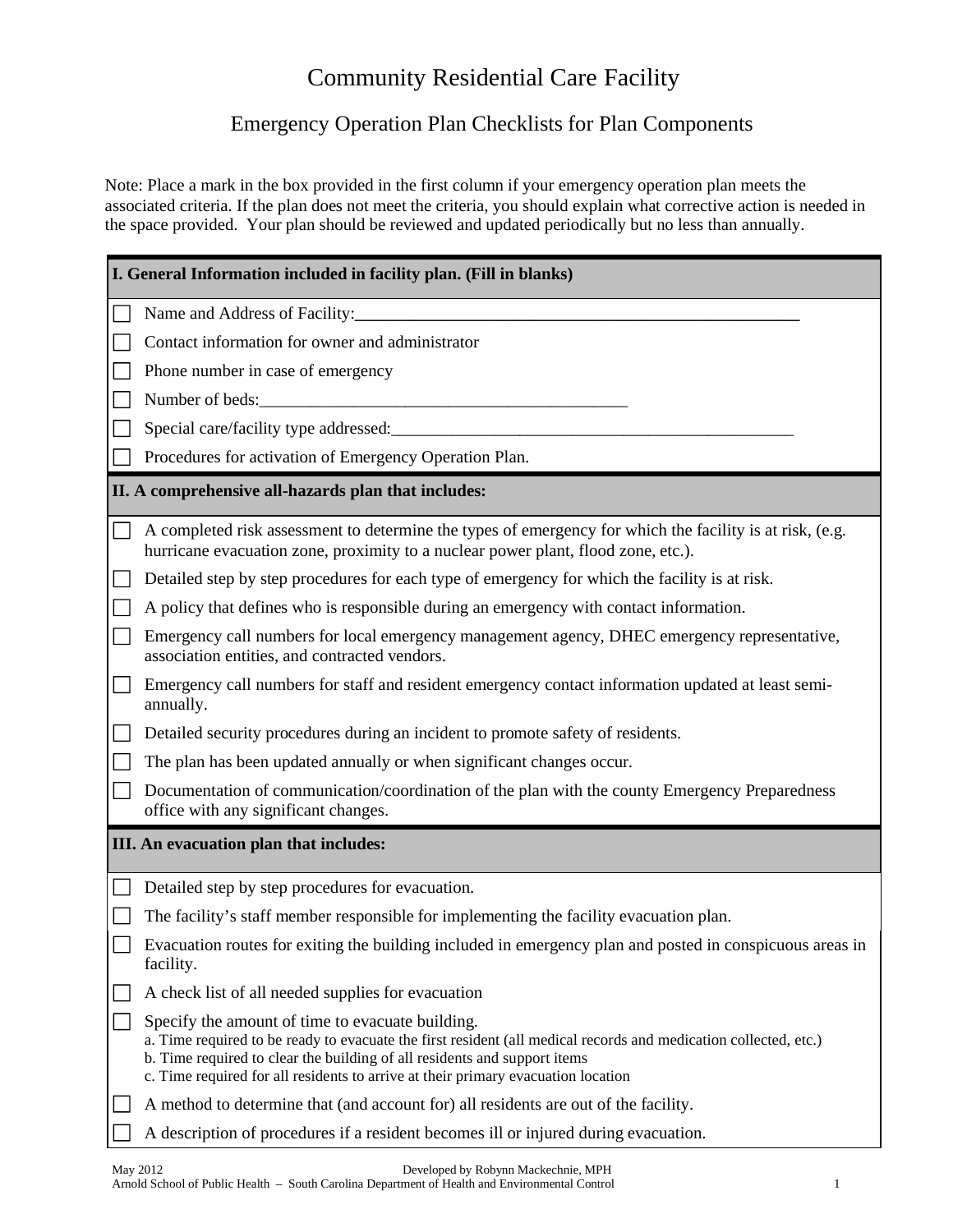| IV. A communication plan to include:                 |                                                                                                                                                                                                                                                                      |  |
|------------------------------------------------------|----------------------------------------------------------------------------------------------------------------------------------------------------------------------------------------------------------------------------------------------------------------------|--|
|                                                      | Identification of the staff member that is responsible to disseminate warnings and information<br>within the facility.                                                                                                                                               |  |
|                                                      | How such warnings and information will be disseminated within the facility.                                                                                                                                                                                          |  |
|                                                      | The methods for receiving external warnings and information.                                                                                                                                                                                                         |  |
|                                                      | An explanation of how staff members and residents will be alerted.                                                                                                                                                                                                   |  |
|                                                      | Procedures for notifying the facilities to which residents will be relocated                                                                                                                                                                                         |  |
|                                                      | A plan to inform officials, staff, and resident families of relevant information.                                                                                                                                                                                    |  |
|                                                      | A pre-compiled checklist for the agencies and parties to be notified.                                                                                                                                                                                                |  |
|                                                      | V. A sheltering plan for residents at alternate location that includes:                                                                                                                                                                                              |  |
|                                                      | Alternate location(s) to house the residents with full provisions for at least the number of licensed beds.                                                                                                                                                          |  |
|                                                      | A letter of agreement between the facility and the sheltering facility (ies) signed by an authorized<br>representative of each facility. The letter shall be renegotiated annually.                                                                                  |  |
|                                                      | At a minimum, the letter of agreement shall include number of residents to be accommodated, sleeping,<br>feeding, and medication plans, provisions for staffing and accommodations for staff.                                                                        |  |
|                                                      | The name, address, and phone numbers of all sheltering facilities, with agreements.                                                                                                                                                                                  |  |
|                                                      | Directions to the sheltering facilities on both primary and secondary routes.                                                                                                                                                                                        |  |
|                                                      | Facilities in identified coastal counties (Horry, Georgetown, Charleston, Colleton, Beaufort, and Jasper<br>counties) shall have at minimum, sheltering agreements with facilities outside of the identified coastal<br>counties for all of their licensed capacity. |  |
|                                                      | VI. A sleeping plan for residents that includes:                                                                                                                                                                                                                     |  |
|                                                      | Provisions for beds, cots, sleeping bags, or mattresses.                                                                                                                                                                                                             |  |
|                                                      | Provisions for pillows, blankets, etc.                                                                                                                                                                                                                               |  |
|                                                      | An arrangement to provide special bed equipment (e.g., egg crate mattresses and air mattresses).                                                                                                                                                                     |  |
|                                                      | VII. A feeding plan for residents that includes:                                                                                                                                                                                                                     |  |
|                                                      | Provisions for clean drinking water for 72 hours.                                                                                                                                                                                                                    |  |
|                                                      | The amount of water and how it will be transported.                                                                                                                                                                                                                  |  |
|                                                      | Food provisions for preparing or catering at least 3 meals per day for a minimum of 72 hours.                                                                                                                                                                        |  |
|                                                      | If a facility plans to cater or have meal delivery during an emergency, an agreement should be provided.                                                                                                                                                             |  |
|                                                      | Arrangements to accommodate any special diet requirements for the residents.                                                                                                                                                                                         |  |
| VIII. A medication plan for residents that includes: |                                                                                                                                                                                                                                                                      |  |
|                                                      | Arrangements for all medication regimens (including standing orders) to accompany each resident.                                                                                                                                                                     |  |
|                                                      | Arrangements for all medications to accompany each resident.                                                                                                                                                                                                         |  |
|                                                      | Arrangements for the Medication Administration Records to accompany each resident.                                                                                                                                                                                   |  |
|                                                      | A detailed plan for the measures to be taken to secure and store all medications.                                                                                                                                                                                    |  |
|                                                      | Provisions to include medication reference material in the relocation.                                                                                                                                                                                               |  |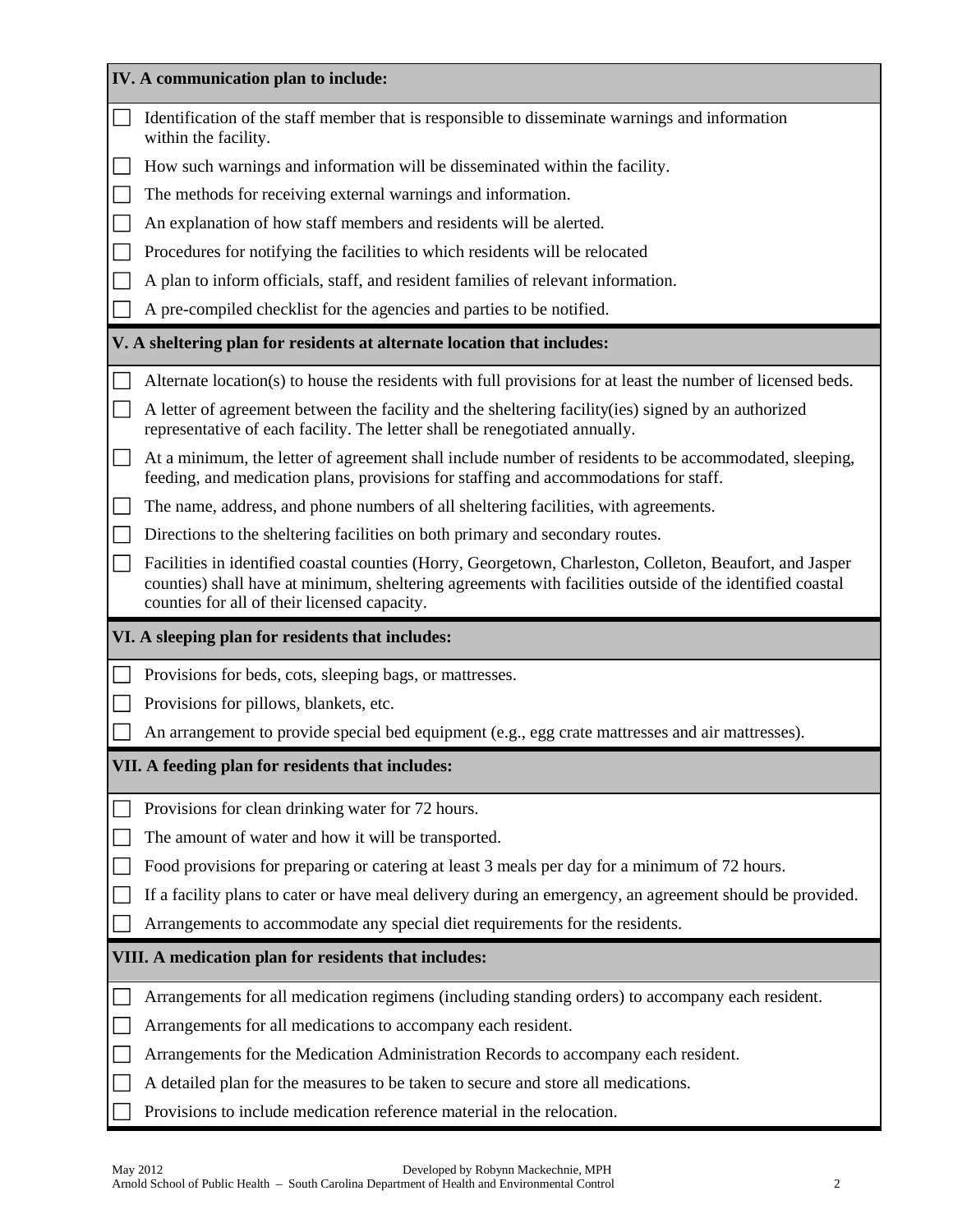|                                       | IX. A transportation plan for residents that includes:                                                                                                         |  |
|---------------------------------------|----------------------------------------------------------------------------------------------------------------------------------------------------------------|--|
|                                       | The number and type of vehicles required to relocate residents.                                                                                                |  |
|                                       | How the vehicles will be obtained.                                                                                                                             |  |
|                                       | When the vehicles will be obtained.                                                                                                                            |  |
|                                       | Who, e.g., individual or company, will provide the drivers of the vehicles.                                                                                    |  |
|                                       | If provided by outside vendor include agreement and company contact information.                                                                               |  |
|                                       | The estimated time to transport all residents to the receiving facility.                                                                                       |  |
|                                       | The procedures for providing resident medical support and medications during the relocation.                                                                   |  |
|                                       | The procedures to ensure residents' equipment (e.g. wheelchair) is protected and personal needs (e.g.<br>incontinence) are accommodated during the relocation. |  |
| X. A staffing plan for that includes: |                                                                                                                                                                |  |
|                                       | A detailed outline that indicates how care will be provided to the relocated residents 24 hours per day.                                                       |  |
|                                       | The number and type, e.g., job titles, of staff needed.                                                                                                        |  |
| I.                                    | An agreement that is co-signed by an authorized representative of the sheltering facility if the staffing is to<br>be provided by sheltering facility.         |  |
|                                       | Plans for relocating or assuring transportation for staff to the sheltering facility, if the staffing is to be<br>provided by the relocating facility.         |  |
|                                       | Specific staff responsibilities that identify how the residents will be cared for during evacuation and the<br>communication methods that will be used.        |  |
|                                       | Guidance regarding sheltering or evacuating the staff member's family, if permitted by facility.                                                               |  |
|                                       | XI. Continuity of essential services plan that includes:                                                                                                       |  |
|                                       | A plan to provide essential services (e.g. power and temperature control) during and after incident.                                                           |  |
|                                       | The designation of a staff member in writing to act in the absence of the administrator.                                                                       |  |
|                                       | Provisions for any special needs that the residents may have (e.g., renal dialysis and home health services)                                                   |  |
|                                       | XII. A medical information plan that includes:                                                                                                                 |  |
|                                       | Provisions to evacuate medical records with the residents.                                                                                                     |  |
|                                       | Backup copies of resident records that are accessible at the alternate location if the facility uses electron<br>medical records.                              |  |
|                                       | A plan for information to be transferred with each resident which should include at a minimum:<br>a. Name, Date of Birth, Social Security Number               |  |
|                                       | b. Photograph                                                                                                                                                  |  |
|                                       | c. Medicaid or other health insurance number                                                                                                                   |  |
|                                       | d. Diagnosis                                                                                                                                                   |  |
|                                       | e. Current drug/prescriptions and diet regimens                                                                                                                |  |
|                                       | f. Name and contact information for next of kin/responsible person/Power of Attorney                                                                           |  |
|                                       | How the medical information will be secured, transported, and matched to resident for which they belong.                                                       |  |